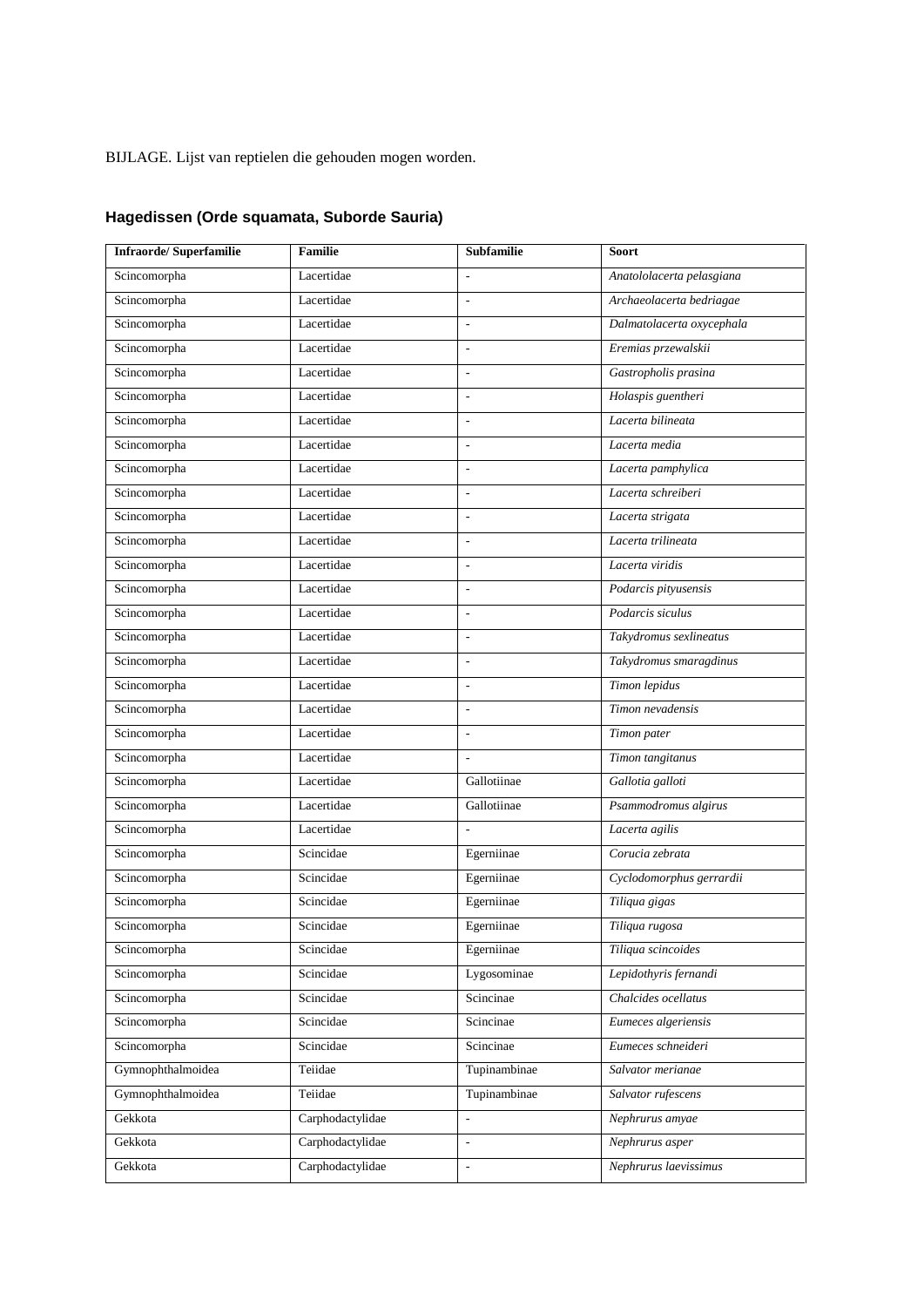| Gekkota | Carphodactylidae | $\overline{\phantom{a}}$ | Nephrurus levis              |
|---------|------------------|--------------------------|------------------------------|
| Gekkota | Carphodactylidae | $\frac{1}{2}$            | Nephrurus sheai              |
| Gekkota | Carphodactylidae | $\frac{1}{2}$            | Nephrurus wheeleri           |
| Gekkota | Carphodactylidae | $\overline{\phantom{a}}$ | Underwoodisaurus milii       |
| Gekkota | Diplodactylidae  | $\bar{\phantom{a}}$      | Correlophus ciliatus         |
| Gekkota | Diplodactylidae  | $\overline{\phantom{a}}$ | Correlophus sarasinorum      |
| Gekkota | Diplodactylidae  | $\overline{\phantom{a}}$ | Diplodactylus furcosus       |
| Gekkota | Diplodactylidae  | $\overline{\phantom{0}}$ | Diplodactylus galeatus       |
| Gekkota | Diplodactylidae  | $\frac{1}{2}$            | Eurydactylodes agricolae     |
| Gekkota | Diplodactylidae  | $\overline{\phantom{a}}$ | Mniarogekko chahoua          |
| Gekkota | Diplodactylidae  | $\overline{\phantom{a}}$ | Oedura castelnaui            |
| Gekkota | Diplodactylidae  | $\overline{\phantom{a}}$ | Oedura monilis               |
| Gekkota | Diplodactylidae  | $\overline{\phantom{a}}$ | Rhacodactylus auriculatus    |
| Gekkota | Diplodactylidae  | $\frac{1}{2}$            | Rhacodactylus leachianus     |
| Gekkota | Diplodactylidae  | $\overline{\phantom{a}}$ | Rhacodactylus trachyrhynchus |
| Gekkota | Eublepharidae    | $\overline{\phantom{a}}$ | Coleonyx elegans             |
| Gekkota | Eublepharidae    | $\overline{a}$           | Coleonyx mitratus            |
| Gekkota | Eublepharidae    | $\overline{\phantom{a}}$ | Coleonyx variegatus          |
| Gekkota | Eublepharidae    | $\overline{\phantom{a}}$ | Eublepharis macularius       |
| Gekkota | Eublepharidae    | $\overline{\phantom{0}}$ | Goniurosaurus araneus        |
| Gekkota | Eublepharidae    | $\overline{\phantom{a}}$ | Goniurosaurus hainanensis    |
| Gekkota | Eublepharidae    | $\overline{\phantom{a}}$ | Goniurosaurus lichtenfelderi |
| Gekkota | Eublepharidae    | $\overline{\phantom{a}}$ | Goniurosaurus luii           |
| Gekkota | Eublepharidae    | $\overline{\phantom{a}}$ | Goniurosaurus splendens      |
| Gekkota | Eublepharidae    | $\overline{\phantom{a}}$ | Hemitheconyx caudicinctus    |
| Gekkota | Gekkonidae       | $\frac{1}{2}$            | Chondrodactylus bibronii     |
| Gekkota | Gekkonidae       | $\overline{\phantom{a}}$ | Chondrodactylus turneri      |
| Gekkota | Gekkonidae       | $\overline{\phantom{a}}$ | Gehyra mutilata              |
| Gekkota | Gekkonidae       | $\overline{a}$           | Gekko badenii                |
| Gekkota | Gekkonidae       | $\overline{\phantom{a}}$ | Gekko gecko                  |
| Gekkota | Gekkonidae       | $\overline{\phantom{a}}$ | Gekko vittatus               |
| Gekkota | Gekkonidae       | $\overline{\phantom{a}}$ | Hemidactylus brookii         |
| Gekkota | Gekkonidae       | $\overline{\phantom{a}}$ | Hemidactylus frenatus        |
| Gekkota | Gekkonidae       | $\overline{\phantom{a}}$ | Hemidactylus imbricatus      |
| Gekkota | Gekkonidae       | $\mathbb{L}$             | Hemidactylus turcicus        |
| Gekkota | Gekkonidae       | $\Box$                   | Hemiphyllodactylus typus     |
| Gekkota | Gekkonidae       | $\blacksquare$           | Lepidodactylus lugubris      |
| Gekkota | Gekkonidae       | $\mathcal{L}$            | Lygodactylus picturatus      |
| Gekkota | Gekkonidae       | $\Box$                   | Lygodactylus williamsi       |
| Gekkota | Gekkonidae       | $\overline{\phantom{a}}$ | Pachydactylus tigrinus       |
| Gekkota | Gekkonidae       | $\mathbb{L}$             | Paroedura picta              |
| Gekkota | Gekkonidae       | $\overline{\phantom{a}}$ | Phelsuma abbotti             |
| Gekkota | Gekkonidae       | $\overline{\phantom{a}}$ | Phelsuma andamanense         |
| Gekkota | Gekkonidae       | $\overline{\phantom{a}}$ | Phelsuma astriata            |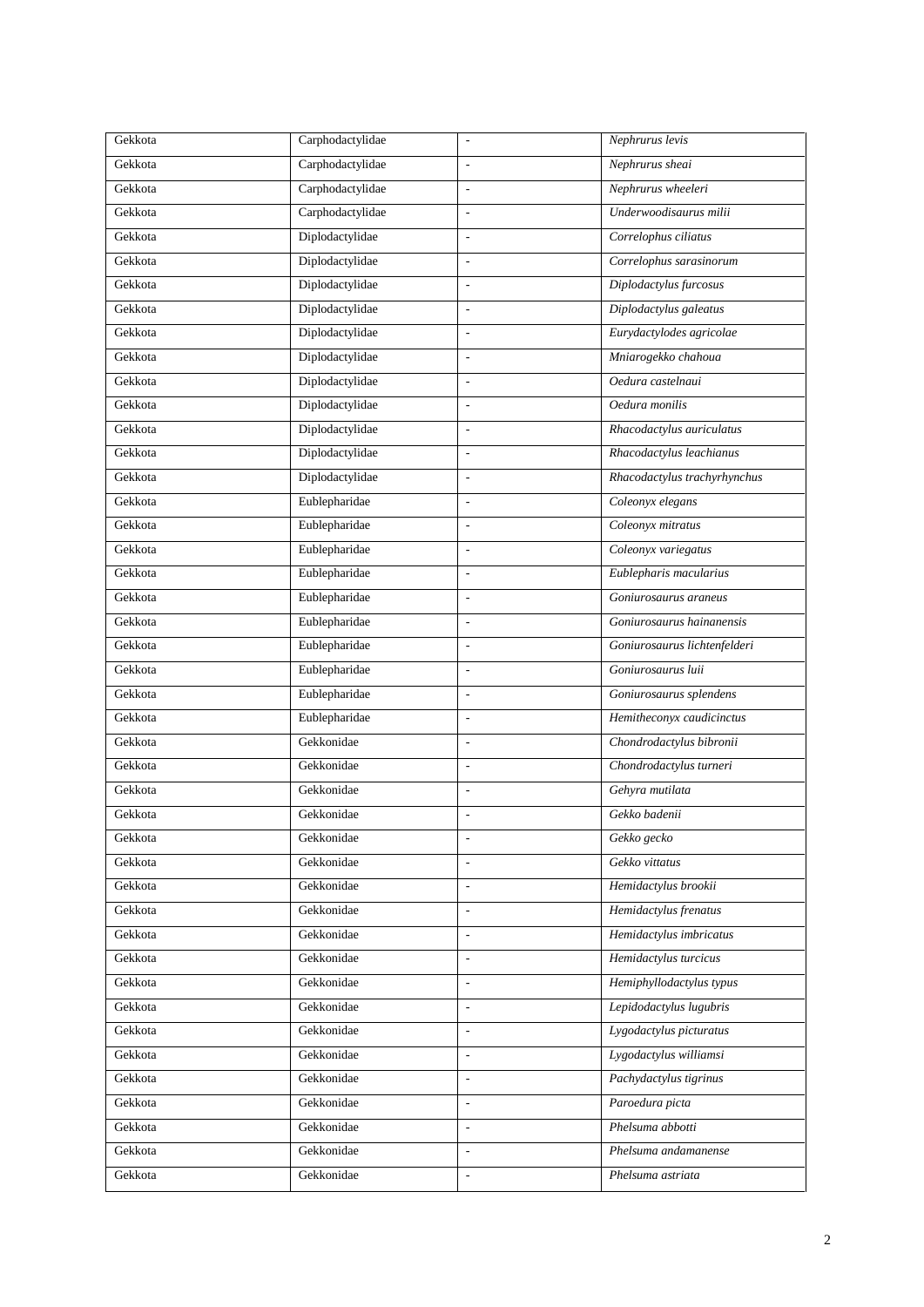| Gekkota | Gekkonidae | $\overline{\phantom{a}}$ | Phelsuma barbouri            |
|---------|------------|--------------------------|------------------------------|
| Gekkota | Gekkonidae | $\overline{\phantom{a}}$ | Phelsuma berghofi            |
| Gekkota | Gekkonidae | $\overline{\phantom{a}}$ | Phelsuma borbonica           |
| Gekkota | Gekkonidae | $\overline{a}$           | Phelsuma breviceps           |
| Gekkota | Gekkonidae | $\overline{\phantom{a}}$ | Phelsuma cepediana           |
| Gekkota | Gekkonidae | $\overline{\phantom{a}}$ | Phelsuma comorensis          |
| Gekkota | Gekkonidae | $\mathcal{L}$            | Phelsuma dorsivittata        |
| Gekkota | Gekkonidae | $\overline{\phantom{a}}$ | Phelsuma dubia               |
| Gekkota | Gekkonidae | $\overline{\phantom{a}}$ | Phelsuma flavigularis        |
| Gekkota | Gekkonidae | $\overline{\phantom{a}}$ | Phelsuma grandis             |
| Gekkota | Gekkonidae | $\overline{\phantom{a}}$ | Phelsuma guimbeaui           |
| Gekkota | Gekkonidae | $\overline{a}$           | Phelsuma guttata             |
| Gekkota | Gekkonidae | $\overline{\phantom{a}}$ | Phelsuma hielscheri          |
| Gekkota | Gekkonidae | $\overline{\phantom{a}}$ | Phelsuma hoeschi             |
| Gekkota | Gekkonidae | $\overline{\phantom{a}}$ | Phelsuma inexpectata         |
| Gekkota | Gekkonidae | $\overline{\phantom{a}}$ | Phelsuma klemmeri            |
| Gekkota | Gekkonidae | $\overline{\phantom{a}}$ | Phelsuma kochi               |
| Gekkota | Gekkonidae | $\overline{a}$           | Phelsuma laticauda           |
| Gekkota | Gekkonidae | $\frac{1}{2}$            | Phelsuma lineata             |
| Gekkota | Gekkonidae | $\blacksquare$           | Phelsuma madagascariensis    |
| Gekkota | Gekkonidae | $\overline{\phantom{a}}$ | Phelsuma malamakibo          |
| Gekkota | Gekkonidae | $\overline{a}$           | Phelsuma modesta             |
| Gekkota | Gekkonidae | $\overline{\phantom{a}}$ | Phelsuma mutabilis           |
| Gekkota | Gekkonidae | $\overline{\phantom{a}}$ | Phelsuma nigristriata        |
| Gekkota | Gekkonidae | $\overline{\phantom{a}}$ | Phelsuma ornata              |
| Gekkota | Gekkonidae | $\overline{\phantom{a}}$ | Phelsuma parkeri             |
| Gekkota | Gekkonidae | $\overline{\phantom{a}}$ | Phelsuma parva               |
| Gekkota | Gekkonidae | $\overline{\phantom{a}}$ | Phelsuma pasteuri            |
| Gekkota | Gekkonidae | $\overline{\phantom{a}}$ | Phelsuma pronki              |
| Gekkota | Gekkonidae | $\overline{\phantom{a}}$ | Phelsuma pusilla             |
| Gekkota | Gekkonidae | $\overline{\phantom{a}}$ | Phelsuma quadriocellata      |
| Gekkota | Gekkonidae | $\overline{\phantom{a}}$ | Phelsuma robertmertensi      |
| Gekkota | Gekkonidae | $\overline{a}$           | Phelsuma rosagularis         |
| Gekkota | Gekkonidae | $\Box$                   | Phelsuma seippi              |
| Gekkota | Gekkonidae | $\overline{\phantom{a}}$ | Phelsuma serraticauda        |
| Gekkota | Gekkonidae | $\overline{a}$           | Phelsuma standingi           |
| Gekkota | Gekkonidae | $\overline{\phantom{a}}$ | Phelsuma sundbergi           |
| Gekkota | Gekkonidae | $\overline{\phantom{a}}$ | Phelsuma vanheygeni          |
| Gekkota | Gekkonidae | $\blacksquare$           | Phelsuma v-nigra             |
| Gekkota | Gekkonidae | $\overline{\phantom{a}}$ | Stenodactylus petrii         |
| Gekkota | Gekkonidae | $\overline{\phantom{a}}$ | Stenodactylus sthenodactylus |
| Gekkota | Gekkonidae | $\bar{\phantom{a}}$      | Tropiocolotes steudneri      |
| Gekkota | Gekkonidae | $\Box$                   | Tropiocolotes tripolitanus   |
| Gekkota | Gekkonidae | $\overline{\phantom{a}}$ | Uroplates ebenaui            |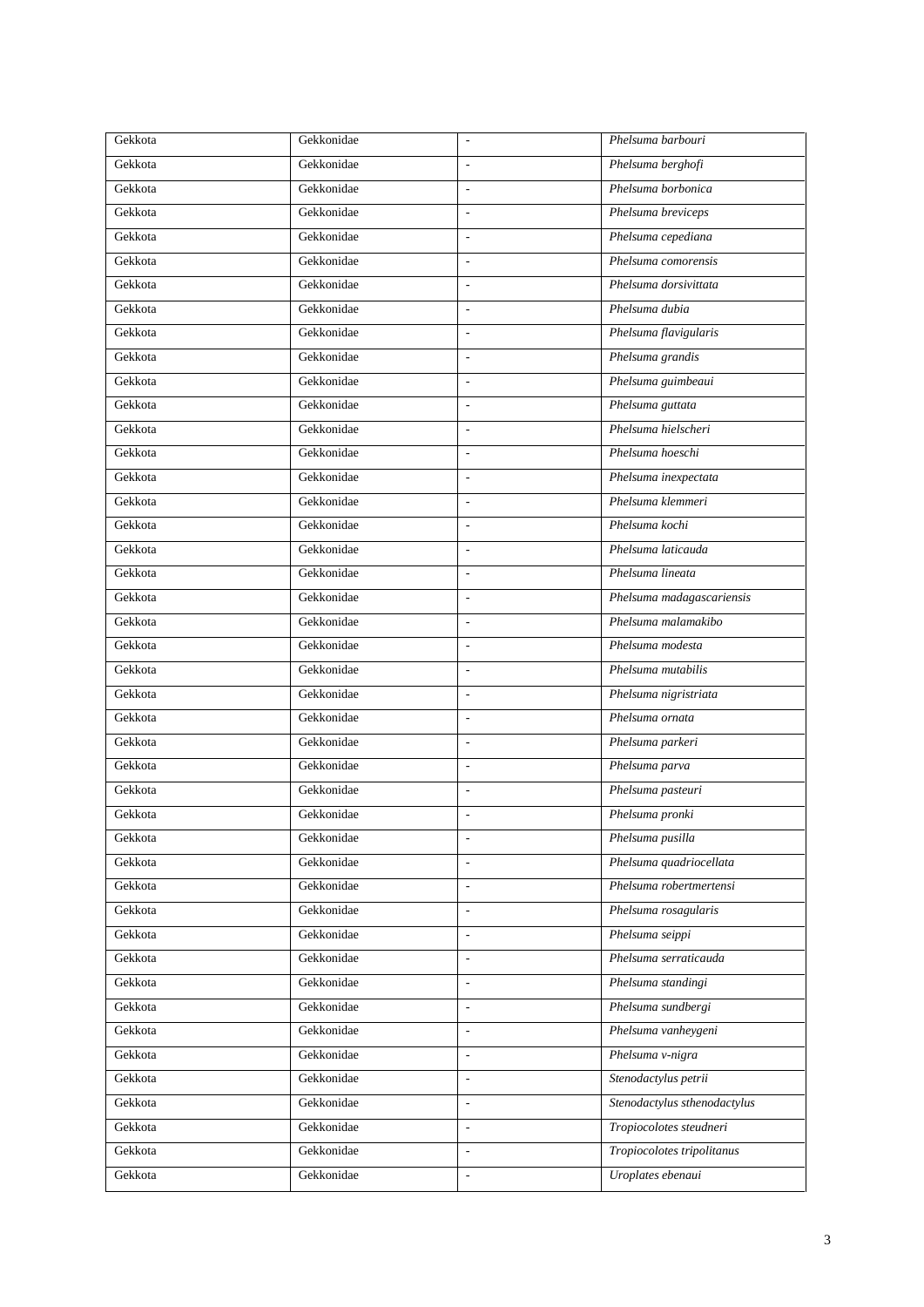| Gekkota | Gekkonidae        | $\overline{\phantom{a}}$ | Uroplates fimbriatus           |
|---------|-------------------|--------------------------|--------------------------------|
| Gekkota | Gekkonidae        | $\overline{\phantom{a}}$ | Uroplatus giganteus            |
| Gekkota | Gekkonidae        | $\frac{1}{2}$            | Uroplatus guentheri            |
| Gekkota | Gekkonidae        | $\sim$                   | Uroplatus henkeli              |
| Gekkota | Gekkonidae        | $\overline{\phantom{a}}$ | <b>Uroplatus</b> lineatus      |
| Gekkota | Gekkonidae        | $\overline{\phantom{a}}$ | Uroplatus phantasticus         |
| Gekkota | Gekkonidae        | $\sim$                   | Uroplatus pietschmanni         |
| Gekkota | Gekkonidae        | $\overline{\phantom{a}}$ | Uroplatus sikorai              |
| Gekkota | Phyllodactylidae  | $\overline{a}$           | Tarentola annularis            |
| Gekkota | Phyllodactylidae  | $\overline{\phantom{a}}$ | Tarentola chazaliae            |
| Gekkota | Phyllodactylidae  | $\overline{\phantom{a}}$ | Tarentola mauritanica          |
| Gekkota | Sphaerodactylidae | $\overline{\phantom{a}}$ | Gonatodes albogularis          |
| Gekkota | Sphaerodactylidae | $\overline{\phantom{a}}$ | Gonatodes ocellatus            |
| Gekkota | Sphaerodactylidae | $\overline{\phantom{a}}$ | Gonatodes vittatus             |
| Gekkota | Sphaerodactylidae | $\overline{a}$           | Sphaerodactylus argus          |
| Gekkota | Sphaerodactylidae | $\overline{\phantom{a}}$ | Sphaerodactylus difficilis     |
| Gekkota | Sphaerodactylidae | $\overline{\phantom{a}}$ | Sphaerodactylus dimorphicus    |
| Gekkota | Sphaerodactylidae | $\overline{\phantom{a}}$ | Sphaerodactylus fantasticus    |
| Gekkota | Sphaerodactylidae | $\overline{\phantom{a}}$ | Sphaerodactylus macrolepis     |
| Gekkota | Sphaerodactylidae | $\overline{\phantom{a}}$ | Sphaerodactylus nigropunctatus |
| Gekkota | Sphaerodactylidae | $\overline{\phantom{a}}$ | Sphaerodactylus notatus        |
| Gekkota | Sphaerodactylidae | $\overline{\phantom{a}}$ | Sphaerodactylus sputator       |
| Gekkota | Sphaerodactylidae | $\overline{\phantom{a}}$ | Sphaerodactylus torrei         |
| Gekkota | Sphaerodactylidae | $\frac{1}{2}$            | Teratoscincus bedriagai        |
| Gekkota | Sphaerodactylidae | $\overline{\phantom{a}}$ | Teratoscincus keyserlingii     |
| Gekkota | Sphaerodactylidae | $\overline{\phantom{a}}$ | Teratoscincus microlepis       |
| Gekkota | Sphaerodactylidae | $\frac{1}{2}$            | Teratoscincus przewalskii      |
| Gekkota | Sphaerodactylidae | $\overline{\phantom{a}}$ | Teratoscincus roborowskii      |
| Gekkota | Sphaerodactylidae | $\overline{\phantom{a}}$ | Teratoscincus scincus          |
| Iguania | Agamidae          | Agaminae                 | Stellagama stellio             |
| Iguania | Agamidae          | Agaminae                 | Xenagama batillifera           |
| Iguania | Agamidae          | Agaminae                 | Xenagama taylori               |
| Iguania | Agamidae          | Amphibolurinae           | Chlamydosaurus kingii          |
| Iguania | Agamidae          | Amphibolurinae           | Intellagama lesueurii          |
| Iguania | Agamidae          | Amphibolurinae           | Pogona henrylawsoni            |
| Iguania | Agamidae          | Amphibolurinae           | Pogona minor                   |
| Iguania | Agamidae          | Amphibolurinae           | Pogona vitticeps               |
| Iguania | Agamidae          | Draconinae               | Japalura splendida             |
| Iguania | Agamidae          | Uromastycinae            | Uromastyx acanthinura          |
| Iguania | Agamidae          | Uromastycinae            | Uromastyx aegyptia             |
| Iguania | Agamidae          | Uromastycinae            | Uromastyx dispar               |
| Iguania | Agamidae          | Uromastycinae            | Uromastyx geyri                |
| Iguania | Agamidae          | Uromastycinae            | Uromastyx nigriventris         |
| Iguania | Agamidae          | Uromastycinae            | Uromastyx ocellata             |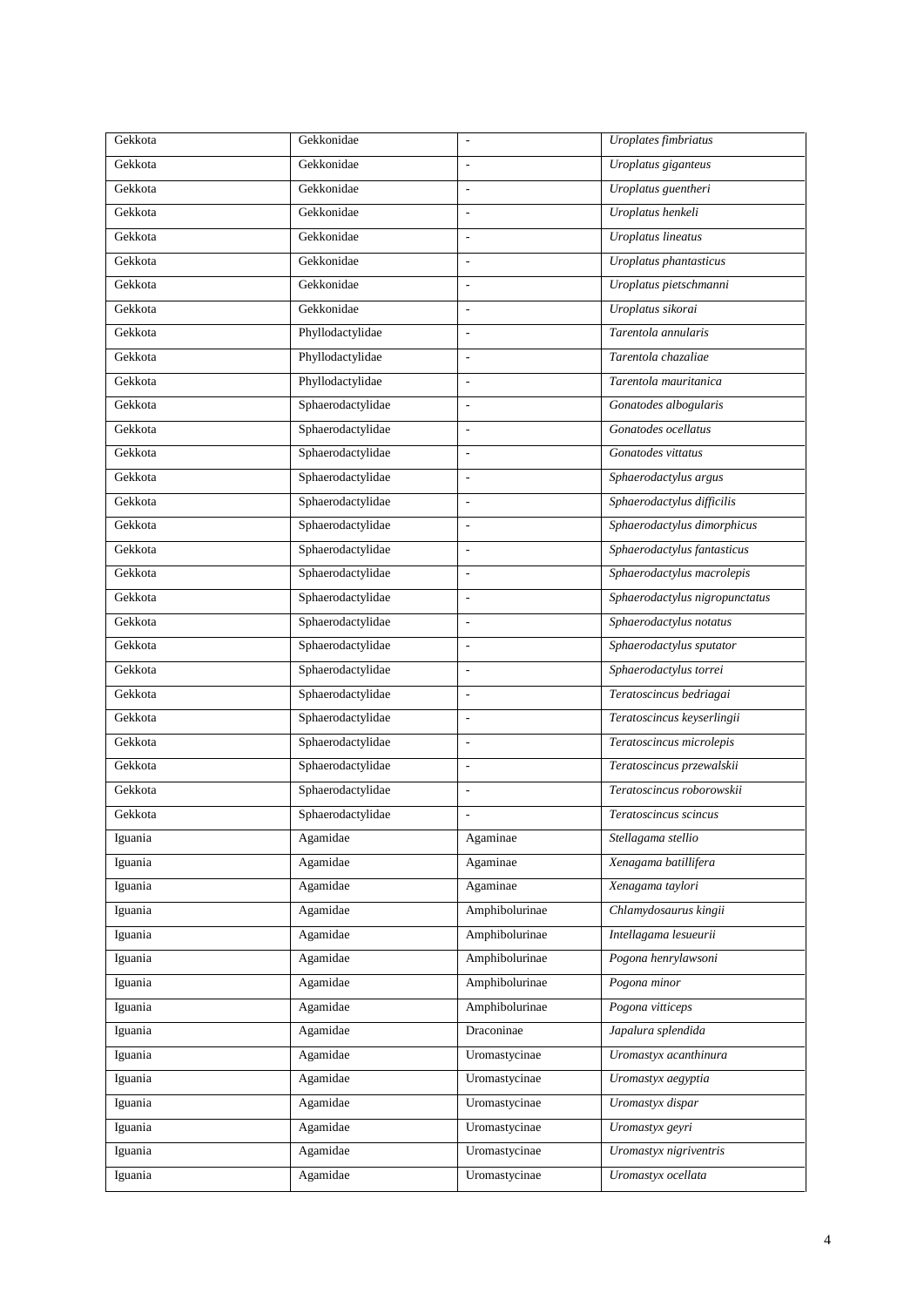| Iguania | Agamidae       | Uromastycinae            | Uromastyx ornata             |
|---------|----------------|--------------------------|------------------------------|
| Iguania | Agamidae       | Uromastycinae            | Uromastyx princeps           |
| Iguania | Agamidae       | Uromastycinae            | Uromastyx thomasi            |
| Iguania | Anguidae       | Anguinae                 | Pseudopus apodus             |
| Iguania | Chamaeleonidae | $\overline{a}$           | Chamaeleo calyptratus        |
| Iguania | Chamaeleonidae | $\overline{\phantom{a}}$ | Furcifer pardalis            |
| Iguania | Chamaeleonidae | $\overline{\phantom{a}}$ | Rieppeleon brevicaudatus     |
| Iguania | Corytophanidae | $\frac{1}{2}$            | Basiliscus basiliscus        |
| Iguania | Corytophanidae | $\overline{\phantom{a}}$ | <b>Basiliscus</b> plumifrons |
| Iguania | Crotaphytidae  | $\Box$                   | Crotaphytus bicinctores      |
| Iguania | Crotaphytidae  | $\overline{\phantom{a}}$ | Crotaphytus collaris         |
| Iguania | Crotaphytidae  | $\overline{\phantom{a}}$ | Gambelia wislizenii          |
| Iguania | Dactyloidae    | $\blacksquare$           | Anolis aeneus                |
| Iguania | Dactyloidae    | $\overline{a}$           | Anolis allisoni              |
| Iguania | Dactyloidae    | $\overline{\phantom{a}}$ | Anolis allogus               |
| Iguania | Dactyloidae    | $\overline{\phantom{a}}$ | Anolis alutaceus             |
| Iguania | Dactyloidae    | $\overline{\phantom{a}}$ | Anolis argenteolus           |
| Iguania | Dactyloidae    | $\overline{\phantom{a}}$ | Anolis auratus               |
| Iguania | Dactyloidae    | $\overline{\phantom{a}}$ | Anolis bahorucoensis         |
| Iguania | Dactyloidae    | $\frac{1}{2}$            | Anolis barbatus              |
| Iguania | Dactyloidae    | $\frac{1}{2}$            | Anolis bartschi              |
| Iguania | Dactyloidae    | $\overline{\phantom{a}}$ | Anolis bimaculatus           |
| Iguania | Dactyloidae    | $\overline{\phantom{a}}$ | Anolis biporcatus            |
| Iguania | Dactyloidae    | $\overline{\phantom{a}}$ | Anolis bonairensis           |
| Iguania | Dactyloidae    | $\blacksquare$           | Anolis carolinensis          |
| Iguania | Dactyloidae    | $\overline{a}$           | Anolis chlorocyanus          |
| Iguania | Dactyloidae    | $\overline{\phantom{a}}$ | Anolis coelestinus           |
| Iguania | Dactyloidae    | $\overline{\phantom{a}}$ | Anolis cristatellus          |
| Iguania | Dactyloidae    | $\overline{a}$           | Anolis cupreus               |
| Iguania | Dactyloidae    | $\overline{\phantom{a}}$ | Anolis cybotes               |
| Iguania | Dactyloidae    | $\blacksquare$           | Anolis distichus             |
| Iguania | Dactyloidae    | $\overline{\phantom{a}}$ | Anolis equestris             |
| Iguania | Dactyloidae    | $\Box$                   | Anolis extremus              |
| Iguania | Dactyloidae    | $\blacksquare$           | Anolis ferreus               |
| Iguania | Dactyloidae    | $\overline{\phantom{a}}$ | Anolis garmani               |
| Iguania | Dactyloidae    | $\overline{\phantom{a}}$ | Anolis gingivinus            |
| Iguania | Dactyloidae    | $\overline{\phantom{a}}$ | Anolis grahami               |
| Iguania | Dactyloidae    | $\overline{\phantom{a}}$ | Anolis gundlachi             |
| Iguania | Dactyloidae    | $\Box$                   | Anolis homolechis            |
| Iguania | Dactyloidae    | $\overline{\phantom{a}}$ | Anolis leachii               |
| Iguania | Dactyloidae    | $\overline{a}$           | Anolis lineatopus            |
| Iguania | Dactyloidae    | $\blacksquare$           | Anolis lineatus              |
| Iguania | Dactyloidae    | $\overline{\phantom{a}}$ | Anolis lividus               |
| Iguania | Dactyloidae    | $\overline{\phantom{a}}$ | Anolis luciae                |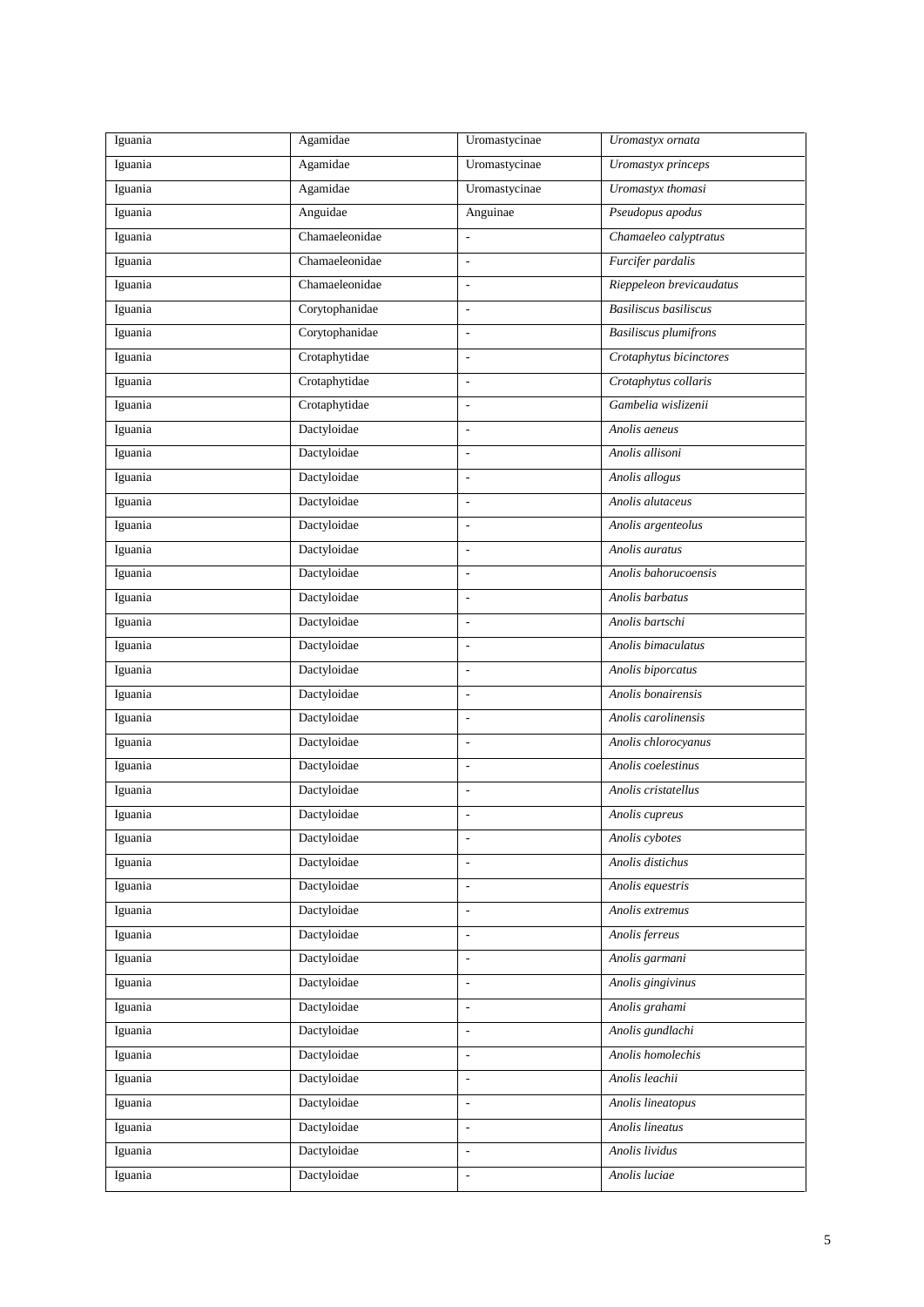| Iguania    | Dactyloidae     | $\overline{\phantom{a}}$ | Anolis lucius             |
|------------|-----------------|--------------------------|---------------------------|
| Iguania    | Dactyloidae     | $\overline{\phantom{a}}$ | Anolis luteogularis       |
| Iguania    | Dactyloidae     | $\overline{\phantom{a}}$ | Anolis marmoratus         |
| Iguania    | Dactyloidae     | $\blacksquare$           | Anolis oculatus           |
| Iguania    | Dactyloidae     | $\overline{\phantom{a}}$ | Anolis olssoni            |
| Iguania    | Dactyloidae     | $\overline{\phantom{a}}$ | Anolis pogus              |
| Iguania    | Dactyloidae     | $\blacksquare$           | Anolis porcatus           |
| Iguania    | Dactyloidae     | $\frac{1}{2}$            | Anolis punctatus          |
| Iguania    | Dactyloidae     | $\overline{a}$           | Anolis roquet             |
| Iguania    | Dactyloidae     | $\blacksquare$           | Anolis sabanus            |
| Iguania    | Dactyloidae     | $\overline{\phantom{a}}$ | Anolis sagrei             |
| Iguania    | Dactyloidae     | $\overline{\phantom{a}}$ | Anolis trinitatus         |
| Iguania    | Iguanidae       | $\overline{\phantom{a}}$ | Dipsosaurus dorsalis      |
| Iguania    | Iguanidae       | $\overline{\phantom{a}}$ | Sauromalus ater           |
| Iguania    | Iguanidae       | $\overline{\phantom{a}}$ | Sauromalus hispidus       |
| Iguania    | Leiocephalidae  | $\overline{\phantom{a}}$ | Leiocephalus personatus   |
| Iguania    | Leiocephalidae  | $\overline{a}$           | Leiocephalus schreibersii |
| Iguania    | Phrynosomatidae | Sceloporinae             | Petrosaurus thalassinus   |
| Iguania    | Phrynosomatidae | Sceloporinae             | Sceloporus cyanogenys     |
| Iguania    | Phrynosomatidae | Sceloporinae             | Sceloporus magister       |
| Platynota  | Varanidae       | $\overline{\phantom{a}}$ | Varanus acanthurus        |
| Platynota  | Varanidae       | $\blacksquare$           | Varanus gilleni           |
| Platynota  | Varanidae       | $\overline{\phantom{a}}$ | Varanus glauerti          |
| Platynota  | Varanidae       | $\overline{\phantom{a}}$ | Varanus kingorum          |
| Platynota  | Varanidae       | $\blacksquare$           | Varanus pilbarensis       |
| Platynota  | Varanidae       | $\overline{a}$           | Varanus scalaris          |
| Platynota  | Varanidae       | $\frac{1}{2}$            | Varanus similis           |
| Platynota  | Varanidae       | $\overline{\phantom{a}}$ | Varanus storri            |
| Platynota  | Varanidae       | $\frac{1}{2}$            | Varanus timorensis        |
| Platynota  | Varanidae       | $\blacksquare$           | Varanus tristis           |
| Scincoidea | Cordylidae      | Cordylinae               | Cordylus jonesii          |
| Scincoidea | Cordylidae      | Cordylinae               | Cordylus tropidosternum   |
| Scincoidea | Cordylidae      | Cordylinae               | Cordylus vittifer         |
| Scincoidea | Cordylidae      | Cordylinae               | Smaug mossambicus         |

## **Slangen (Orde Squamata, Suborde Ophidia)**

| <b>Infraorde/Superfamilie</b> | <b>Familie</b> | <b>Subfamilie</b> | <b>Soort</b>           |
|-------------------------------|----------------|-------------------|------------------------|
| Booidea                       | Boidae         | Boinae            | Boa constrictor        |
| Booidea                       | Boidae         | Boinae            | Boa imperator          |
| Booidea                       | Boidae         | Boinae            | Chilabothrus angulifer |
| <b>Booidea</b>                | Boidae         | Boinae            | Chilabothrus striatus  |
| Booidea                       | Boidae         | Boinae            | Corallus cookii        |
| Booidea                       | Boidae         | Boinae            | Corallus hortulanus    |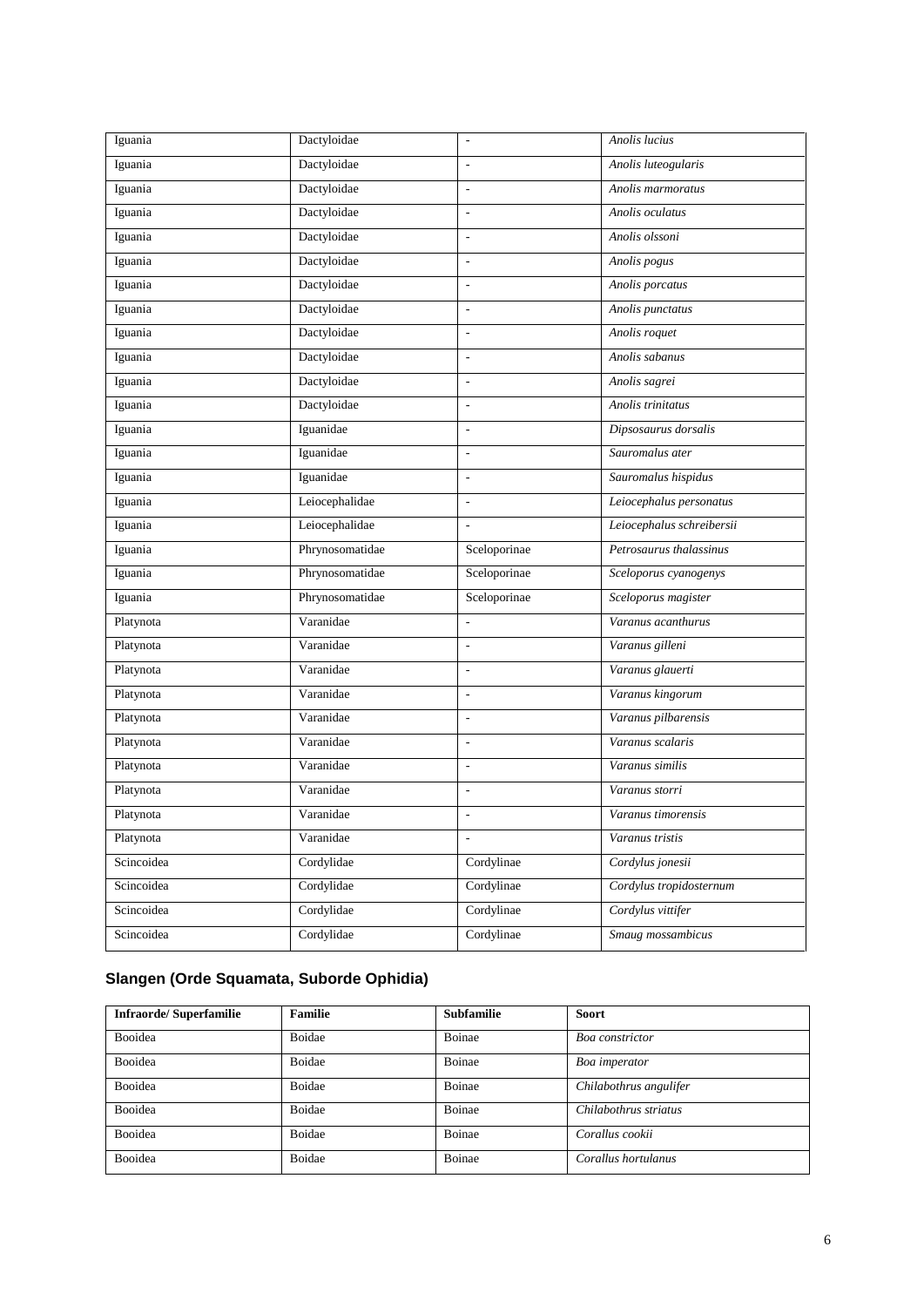| Booidea        | Boidae        | Boinae      | Epicrates alvarezi           |
|----------------|---------------|-------------|------------------------------|
| Booidea        | Boidae        | Boinae      | Epicrates cenchria           |
| Booidea        | <b>Boidae</b> | Boinae      | Epicrates crassus            |
| Booidea        | Boidae        | Boinae      | Epicrates maurus             |
| Booidea        | <b>Boidae</b> | Candoiinae  | Candoia aspera               |
| Booidea        | Boidae        | Candoiinae  | Candoia paulsoni             |
| Booidea        | <b>Boidae</b> | Charininae  | Lichanura trivirgata         |
| <b>Booidea</b> | <b>Boidae</b> | Erycinae    | Eryx colubrinus              |
| Booidea        | Boidae        | Erycinae    | Eryx conicus                 |
| Booidea        | <b>Boidae</b> | Sanziniinae | Acrantophis dumerili         |
| Booidea        | Boidae        | Sanziniinae | Acrantophis madagascariensis |
| Booidea        | Boidae        | Sanziniinae | Sanzinia madagascariensis    |
| Colubroidea    | Colubridae    | Colubrinae  | Bogertophis subocularis      |
| Colubroidea    | Colubridae    | Colubrinae  | Coelognathus flavolineatus   |
| Colubroidea    | Colubridae    | Colubrinae  | Coelognathus helena          |
| Colubroidea    | Colubridae    | Colubrinae  | Coelognathus radiatus        |
| Colubroidea    | Colubridae    | Colubrinae  | Drymarchon corais            |
| Colubroidea    | Colubridae    | Colubrinae  | Drymarchon melanurus         |
| Colubroidea    | Colubridae    | Colubrinae  | Elaphe anomala               |
| Colubroidea    | Colubridae    | Colubrinae  | Elaphe bimaculata            |
| Colubroidea    | Colubridae    | Colubrinae  | Elaphe carinata              |
| Colubroidea    | Colubridae    | Colubrinae  | Elaphe climacophora          |
| Colubroidea    | Colubridae    | Colubrinae  | Elaphe dione                 |
| Colubroidea    | Colubridae    | Colubrinae  | Elaphe quadrivirgata         |
| Colubroidea    | Colubridae    | Colubrinae  | Elaphe quatuorlineata        |
| Colubroidea    | Colubridae    | Colubrinae  | Elaphe sauromates            |
| Colubroidea    | Colubridae    | Colubrinae  | Euprepiophis mandarinus      |
| Colubroidea    | Colubridae    | Colubrinae  | Gonyosoma oxycephalum        |
| Colubroidea    | Colubridae    | Colubrinae  | Gonyosoma prasinum           |
| Colubroidea    | Colubridae    | Colubrinae  | Lampropeltis alterna         |
| Colubroidea    | Colubridae    | Colubrinae  | Lampropeltis californiae     |
| Colubroidea    | Colubridae    | Colubrinae  | Lampropeltis calligaster     |
| Colubroidea    | Colubridae    | Colubrinae  | Lampropeltis gentilis        |
| Colubroidea    | Colubridae    | Colubrinae  | Lampropeltis getula          |
| Colubroidea    | Colubridae    | Colubrinae  | Lampropeltis holbrooki       |
| Colubroidea    | Colubridae    | Colubrinae  | Lampropeltis knoblochi       |
| Colubroidea    | Colubridae    | Colubrinae  | Lampropeltis mexicana        |
| Colubroidea    | Colubridae    | Colubrinae  | Lampropeltis nigra           |
| Colubroidea    | Colubridae    | Colubrinae  | Lampropeltis polyzona        |
| Colubroidea    | Colubridae    | Colubrinae  | Lampropeltis pyromelana      |
| Colubroidea    | Colubridae    | Colubrinae  | Lampropeltis ruthveni        |
| Colubroidea    | Colubridae    | Colubrinae  | Lampropeltis splendida       |
| Colubroidea    | Colubridae    | Colubrinae  | Lampropeltis triangulum      |
| Colubroidea    | Colubridae    | Colubrinae  | Lampropeltis zonata          |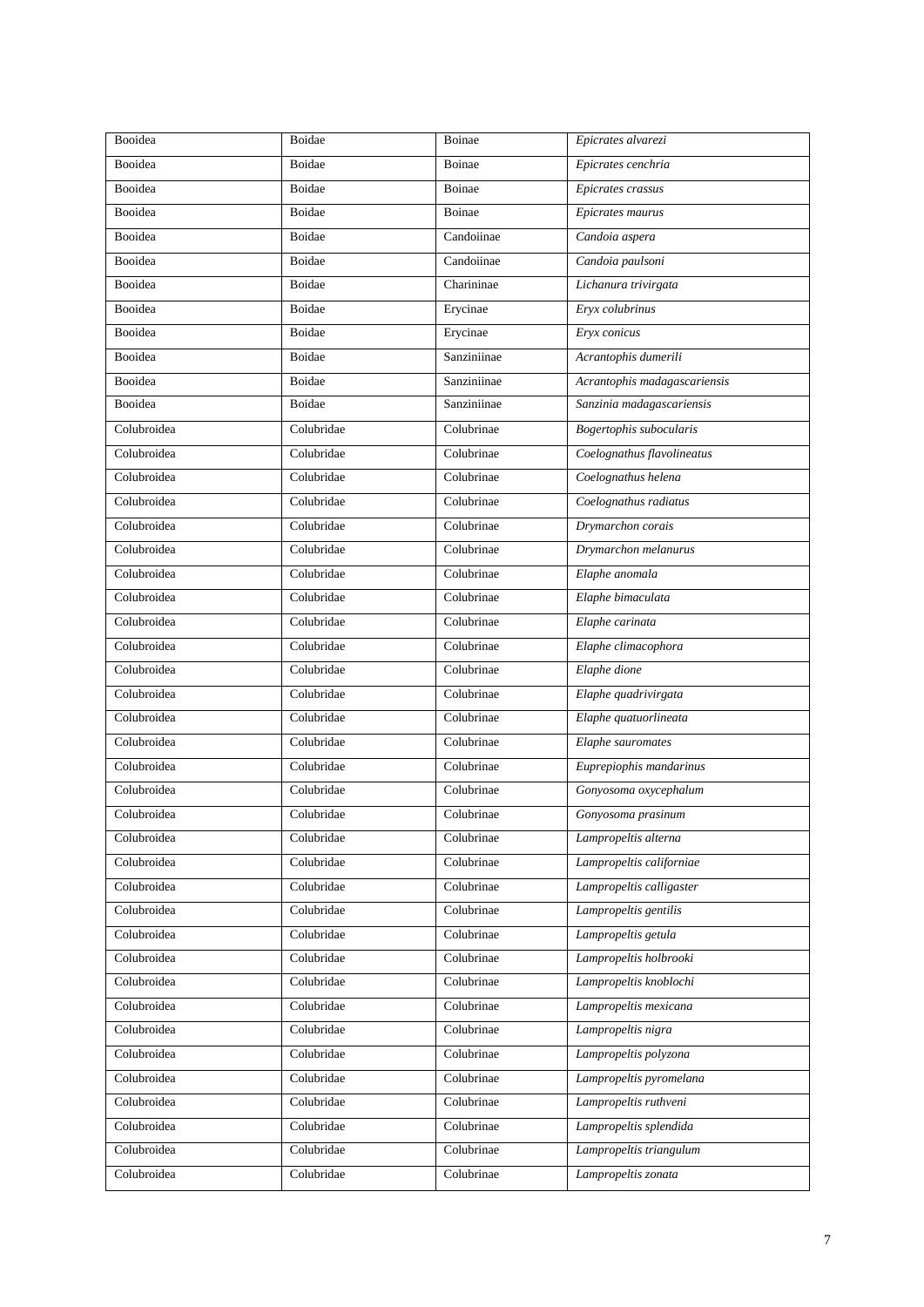| Colubroidea | Colubridae    | Colubrinae               | Elaphe moellendorffi        |
|-------------|---------------|--------------------------|-----------------------------|
| Colubroidea | Colubridae    | Colubrinae               | Pantherophis bairdi         |
| Colubroidea | Colubridae    | Colubrinae               | Pantherophis emoryi         |
| Colubroidea | Colubridae    | Colubrinae               | Pantherophis guttatus       |
| Colubroidea | Colubridae    | Colubrinae               | Pantherophis obsoletus      |
| Colubroidea | Colubridae    | Colubrinae               | Pantherophis slowinskii     |
| Colubroidea | Colubridae    | Colubrinae               | Pantherophis spiloides      |
| Colubroidea | Colubridae    | Colubrinae               | Pantherophis vulpinus       |
| Colubroidea | Colubridae    | Colubrinae               | Pituophis deppei            |
| Colubroidea | Colubridae    | Colubrinae               | Pituophis melanoleucus      |
| Colubroidea | Colubridae    | Colubrinae               | Pituophis vertebralis       |
| Colubroidea | Colubridae    | Colubrinae               | Zamenis longissimus         |
| Colubroidea | Colubridae    | Colubrinae               | Zamenis persicus            |
| Colubroidea | Colubridae    | Colubrinae               | Zamenis scalaris            |
| Colubroidea | Colubridae    | Colubrinae               | Zamenis situla              |
| Colubroidea | Colubridae    | Colubrinae               | Oreocryptophis porphyraceus |
| Colubroidea | Colubridae    | Colubrinae               | Pituophis catenifer         |
| Colubroidea | Colubridae    | Dipsadinae               | Heterodon nasicus           |
| Colubroidea | Colubridae    | Dipsadinae               | Heterodon platirhinos       |
| Colubroidea | Colubridae    | Natricinae               | Natrix maura                |
| Colubroidea | Colubridae    | Natricinae               | Natrix tessellata           |
| Colubroidea | Colubridae    | Natricinae               | Nerodia fasciata            |
| Colubroidea | Colubridae    | Natricinae               | Nerodia rhombifer           |
| Colubroidea | Colubridae    | Natricinae               | Nerodia sipedon             |
| Colubroidea | Colubridae    | Natricinae               | Nerodia taxispilota         |
| Colubroidea | Colubridae    | Natricinae               | Thamnophis butleri          |
| Colubroidea | Colubridae    | Natricinae               | Thamnophis couchii          |
| Colubroidea | Colubridae    | Natricinae               | Thamnophis cyrtopsis        |
| Colubroidea | Colubridae    | Natricinae               | Thamnophis elegans          |
| Colubroidea | Colubridae    | Natricinae               | Thamnophis eques            |
| Colubroidea | Colubridae    | Natricinae               | Thamnophis marcianus        |
| Colubroidea | Colubridae    | Natricinae               | Thamnophis ordinoides       |
| Colubroidea | Colubridae    | Natricinae               | Thamnophis proximus         |
| Colubroidea | Colubridae    | Natricinae               | Thamnophis radix            |
| Colubroidea | Colubridae    | Natricinae               | Thamnophis saurita          |
| Colubroidea | Colubridae    | Natricinae               | Thamnophis sirtalis         |
| Colubroidea | Lamprophiidae | Lamprophiinae            | Boaedon capensis            |
| Colubroidea | Lamprophiidae | Lamprophiinae            | <b>Boaedon</b> fuliginosus  |
| Colubroidea | Lamprophiidae | Lamprophiinae            | <b>Boaedon</b> lineatus     |
| Colubroidea | Lamprophiidae | Lamprophiinae            | Boaedon olivaceus           |
| Colubroidea | Lamprophiidae | Lamprophiinae            | Lamprophis aurora           |
| Pythonoidea | Pythonidae    | ÷.                       | Antaresia childreni         |
| Pythonoidea | Pythonidae    | $\overline{a}$           | Antaresia maculosa          |
| Pythonoidea | Pythonidae    | $\overline{\phantom{a}}$ | Antaresia perthensis        |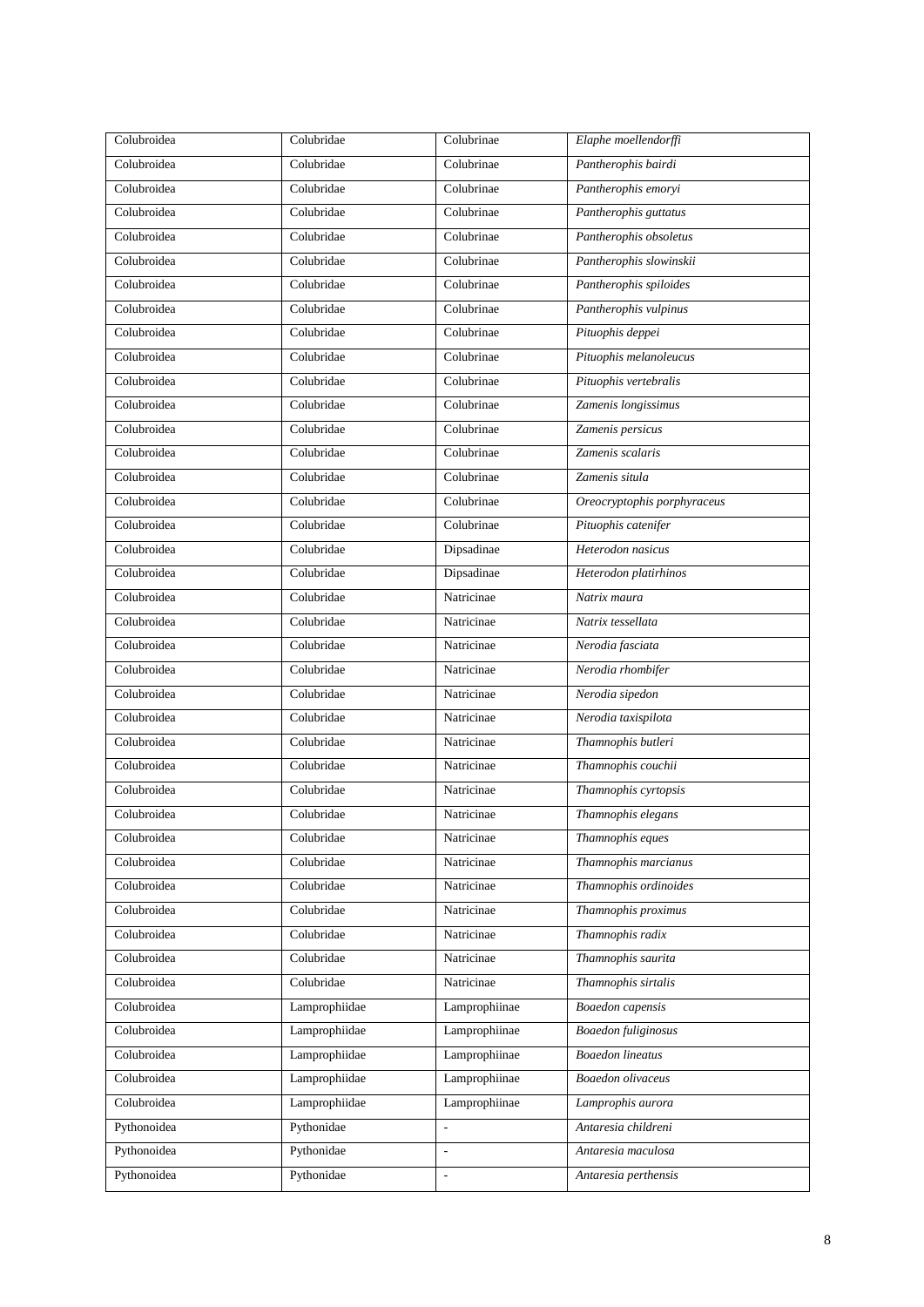| Pythonoidea | Pythonidae | ٠                        | Antaresia stimsoni       |
|-------------|------------|--------------------------|--------------------------|
| Pythonoidea | Pythonidae | ٠                        | Aspidites melanocephalus |
| Pythonoidea | Pythonidae | $\overline{\phantom{0}}$ | Aspidites ramsayi        |
| Pythonoidea | Pythonidae | ٠                        | Liasis mackloti          |
| Pythonoidea | Pythonidae | $\overline{\phantom{0}}$ | Morelia carinata         |
| Pythonoidea | Pythonidae | ٠                        | Morelia spilota          |
| Pythonoidea | Pythonidae | -                        | Morelia viridis          |
| Pythonoidea | Pythonidae | ٠                        | Python anchietae         |
| Pythonoidea | Pythonidae | $\overline{\phantom{0}}$ | Python breitensteini     |
| Pythonoidea | Pythonidae | $\overline{\phantom{0}}$ | Python brongersmai       |
| Pythonoidea | Pythonidae | $\overline{\phantom{0}}$ | Python curtus            |
| Pythonoidea | Pythonidae | -                        | Python regius            |
| Pythonoidea | Pythonidae |                          | Morelia bredli           |

### **Schildpadden (Orde Testudines)**

#### SUBORDE CRYPTODIRA

| <b>Infraorde/Superfamilie</b> | <b>Familie</b> | <b>Subfamilie</b> | <b>Soort</b>            |
|-------------------------------|----------------|-------------------|-------------------------|
| Kinosternoidea                | Kinosternidae  | Kinosterninae     | Sternotherus minor      |
| Kinosternoidea                | Kinosternidae  | Kinosterninae     | Sternotherus odoratus   |
| Kinosternoidea                | Kinosternidae  | Kinosterninae     | Kinosternon acutum      |
| Kinosternoidea                | Kinosternidae  | Kinosterninae     | Kinosternon baurii      |
| Kinosternoidea                | Kinosternidae  | Kinosterninae     | Kinosternon flavescens  |
| Kinosternoidea                | Kinosternidae  | Kinosterninae     | Kinosternon leucostomum |
| Kinosternoidea                | Kinosternidae  | Kinosterninae     | Kinosternon scorpioides |
| Kinosternoidea                | Kinosternidae  | Kinosterninae     | Kinosternon subrubrum   |
| Kinosternoidea                | Kinosternidae  | Kinosterninae     | Sternotherus carinatus  |
| Testudinoidea                 | Emydidae       | Deirochelyinae    | Chrysemys dorsalis      |
| Testudinoidea                 | Emydidae       | Deirochelyinae    | Chrysemys picta         |
| Testudinoidea                 | Emydidae       | Deirochelyinae    | Malaclemys terrapin     |
| Testudinoidea                 | Emydidae       | Emydinae          | Clemmys guttata         |
| Testudinoidea                 | Emydidae       | Emydinae          | Emys orbicularis        |
| Testudinoidea                 | Emydidae       | Emydinae          | Emys trinacris          |
| Testudinoidea                 | Emydidae       | Emydinae          | Glyptemys insculpta     |
| Testudinoidea                 | Emydidae       | Emydinae          | Terrapene carolina      |
| Testudinoidea                 | Emydidae       | Emydinae          | Terrapene ornata        |
| Testudinoidea                 | Geoemydidae    | Geoemydinae       | Cuora amboinensis       |
| Testudinoidea                 | Geoemydidae    | Geoemydinae       | Cuora bourreti          |
| Testudinoidea                 | Geoemydidae    | Geoemydinae       | Cuora flavomarginata    |
| Testudinoidea                 | Geoemydidae    | Geoemydinae       | Cuora galbinifrons      |
| Testudinoidea                 | Geoemydidae    | Geoemydinae       | Cuora mouhotii          |
| Testudinoidea                 | Geoemydidae    | Geoemydinae       | Cuora picturata         |
| Testudinoidea                 | Geoemydidae    | Geoemydinae       | Cuora trifasciata       |
| Testudinoidea                 | Geoemydidae    | Geoemydinae       | Cyclemys dentata        |